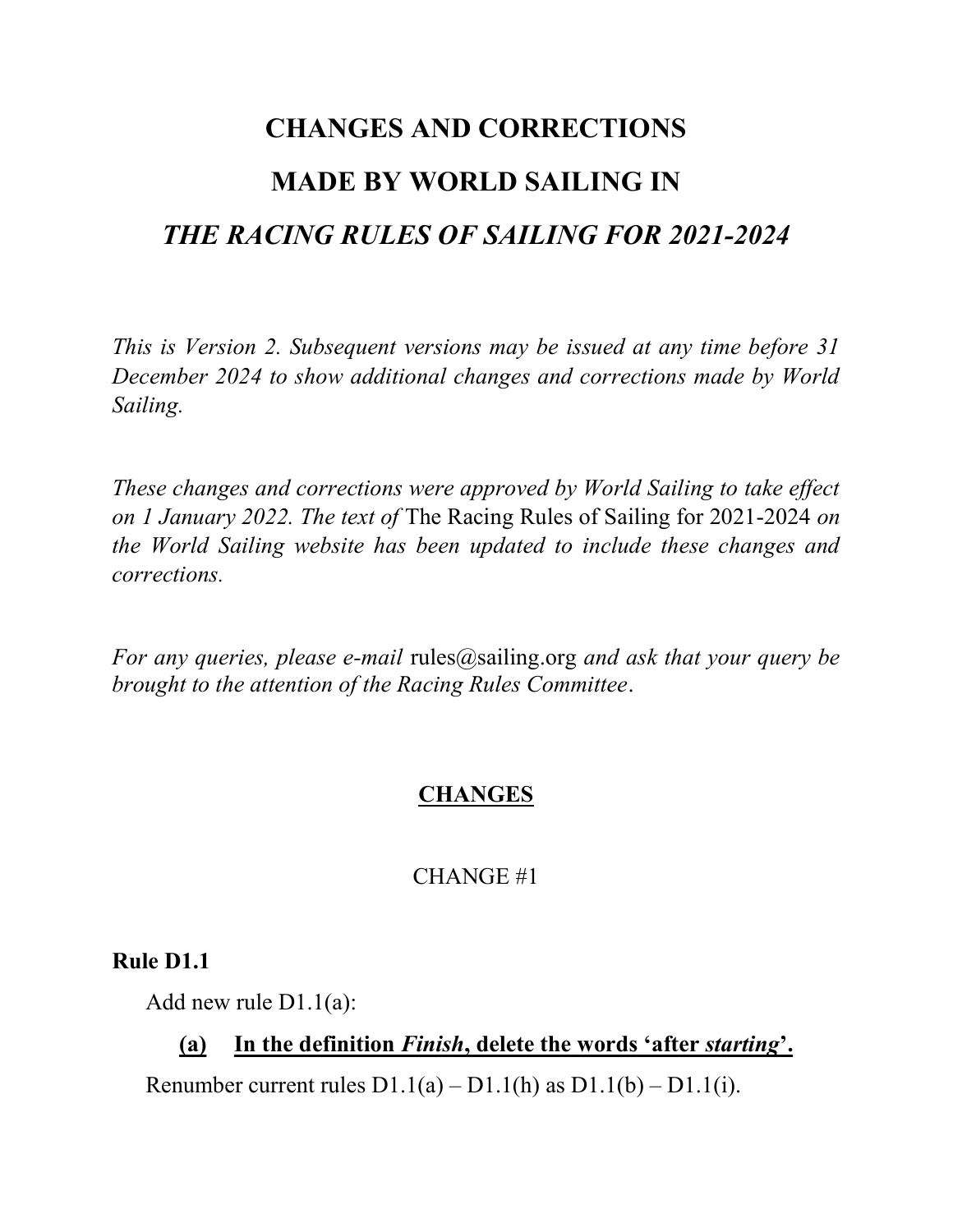#### **CORRECTIONS**

Rule 76.3 Change 'Council' to 'Congress'.

Rule 89.1 Change first word, 'Races', to 'An event'.

#### Appendix B – Windsurfing Fleet Racing Rules

In rule B2, rule 18.2(c), delete the last sentence so that the entry for rule 18.2(c) will be:

Rule 18.2(c) is changed to:

(c) When a board is required to give mark-room by rule 18.2(b), she shall continue to do so even if later an overlap is broken or a new overlap begins. However, if the board entitled to mark-room passes head to wind, rule 18.2(b) ceases to apply.

In rule B5, rule 70.5(a), change '.... a a .....' to '.... a ....'.

#### Appendix C – Match Racing Rules

In rule C6.7 change 'N.1' to 'N1.1'.

In rule C9.1 change the second sentence to:

Rule 66.2 is changed to: 'A party to the hearing may not ask for a reopening.'